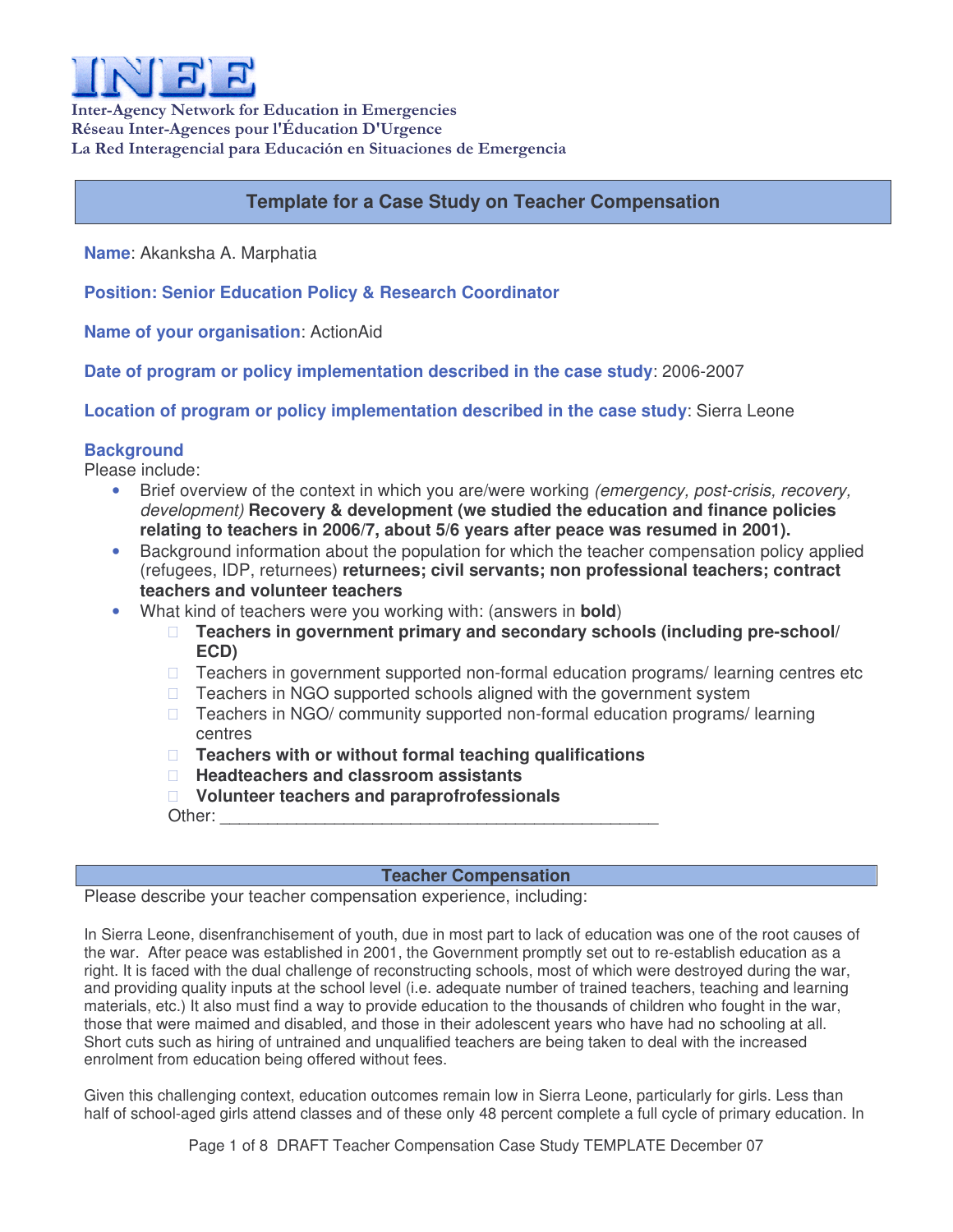a post-conflict country such as Sierra Leone trying to rebuild its economy and establish a sense of social cohesion, making quality education accessible to all is a key investment. Yet, quality of education continues to suffer as there are two few teachers in schools. The pupil teacher ratio is at 61:1 and the government only expects to achieve a 45:1 PTR by 2015.

| LAMC T. FILMALY CUUCAUVILIII JICHA LCVIIC |                  |                |                   |                |                   |                      |  |  |
|-------------------------------------------|------------------|----------------|-------------------|----------------|-------------------|----------------------|--|--|
|                                           | <b>Net</b>       | <b>Current</b> | <b>Universal</b>  | Drop-out rates | <b>Completion</b> | <b>Transition to</b> |  |  |
|                                           | <b>Enrolment</b> | pupil-teacher  | <b>Primary</b>    | (girls/boys)   | rates             | secondary            |  |  |
|                                           | Ratio            | ratio          | <b>Completion</b> | qrade $1^*$    | (girls/boys)      | (girls/boys)         |  |  |
|                                           | (NER)            |                | (UPC)             |                |                   |                      |  |  |
|                                           | (g/b)            |                | target pupil-     |                |                   |                      |  |  |
|                                           |                  |                | teacher ratio     |                |                   |                      |  |  |
| <b>Sierra Leone</b>                       | $63\%$ *         | 61:1           | 45:1              | n.a.           | 60%               | 76 % girls           |  |  |
| (2003/4)                                  | 45% girls        |                |                   |                | 47.9% girls       | 78 % boys***         |  |  |
|                                           |                  |                |                   |                | 63.9% boys **     |                      |  |  |

## **Table 1: Primary education in Sierra Leone**

• Who are/were the key actors and what is/was their sphere of responsibilities with regard to the compensation of teachers?

**Ministry of Education, Science and Technology (MoEST):** Designed the 10-year Education Strategic Plan (ESP)<sup>1</sup> which estimated the number of teachers currently in service; their professional categorization (status, qualification, training and remuneration); distribution (geographical location and sex); and shortage. The plan also correlated scenarios for achieving different Pupil Teacher Ratios (PTR) to financial need. The trade-off between higher/lower PTR and quality was recognized, and this was connected to qualification and training levels of teachers.

**Ministry of Finance (MoF):** Agrees to macroeconomic policies (with the Central Bank of Sierra Leone) in IMF loan agreements and size and allocation of the national budget to sectors. The public sector wage bill (PSWB) (through which teachers are compensated) is determined in accordance to the amount of funds available in the national budget). The overall ceiling level on the PSWB compels the MoF to place a "cap" on teachers, who make up 35% of the wage bill and are the most expensive item in this budget category.

**International Monetary Fund (IMF):** Determines macroeconomic policies with the MoF and Central Bank of Sierra Leone. Also works with MoF (not sector Ministries) to determine size of national budget, and when it is appropriate to put a "ceiling" on certain budgetary line items, such as the PSWB. The ceiling may not directly be applied to teachers by the IMF.

**World Bank (WB):** largest education donor to Sierra Leone.

**Education Donors:** lead by UNICEF, and includes DFID, WB, MoEST, MoF,INGOs (ActionAid, Save the Children, Plan International, etc.). Sierra Leone Teacher's Union (SLTU)

**Sierra Leone Teachers Union (SLTU):** Main TU in the country. Engages in annual negotiations with the MoEST and the MoF over teacher compensation, status and contracts.

• How did the money get dispersed? How was accountability assured? How were issues of corruption addressed?

The IMF, Central Bank and MoF agree upon the macroeconomic framework (geared to achieve the Fund's definition of "stability": inflation projected to decrease from 13.1% (2005) to 7.0% (2009), fiscal deficit rates, debt repayment conditions, etc.). The MoF then determines the size of the national budget (agreed upon by the IMF to ensure balanced budget principles) and fiscal prudence (thereby setting limitations on certain budgetary categories like the PSWB). The PSWB was projected to decrease over time in the 2007 Article IV Consultation: from 6.1% of GDP in 2006 to 5.8% of GDP in 2009.<sup>2</sup> As teachers are the largest item on the wage bill, a cap is imposed from the MoF. The cap does not take into account the number of teachers required.

Teachers make up 35 percent of the entire public sector wage bill in Sierra Leone. Therefore, any limits placed on the wage bill are bound to affect teacher recruitment. **The overall wage bill is projected to**

<sup>1</sup> Republic of Sierra Leone (2007), *Education Sector Plan 2007-2017.* Ministry of Education, Science and Technology.

<sup>2</sup> IMF (2007), *Sierra Leone: 2006 Article IV Consultation.* IMF country report 07/68.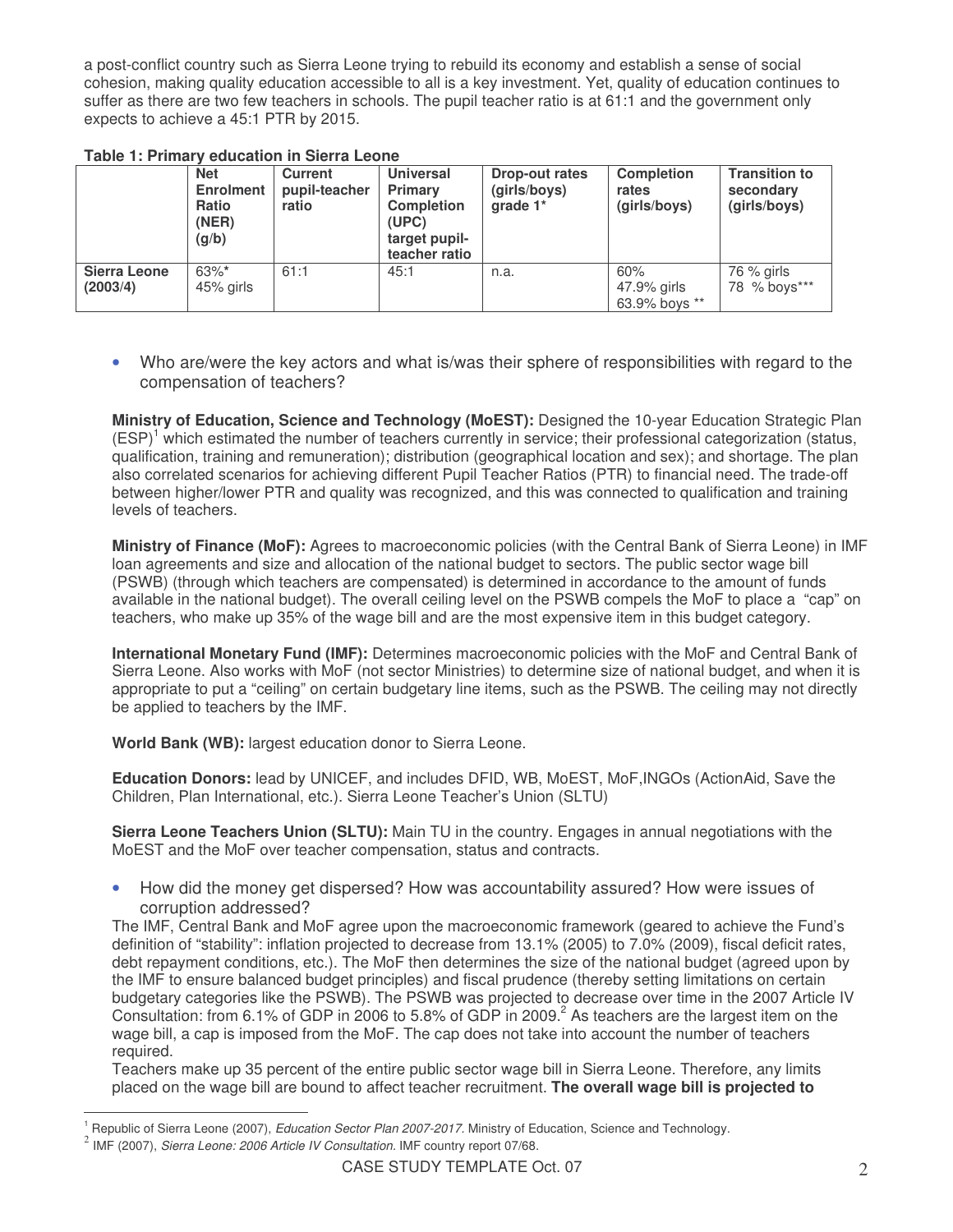**decrease over time while the need for teachers is increasing.** The authorities have continuously failed to meet the wage bill target set in the PRGF "*as they feel compelled to reinstate displaced civil servants as they return*" (see full quote below). A post-conflict country, Sierra Leone faces a number of different challenges from other countries under IMF tutelage. Yet the restrictive policies imposed are the same as those in Malawi, a country previously plagued by corruption and macroeconomic instability. They also reflect the policies in Mozambique, now considered to be a 'mature stabiliser.' What policy options does the IMF present to these countries, if any, that are tailored to their specific country-context?

A Senior MoEST official expressed concerns over the IMF policies driving the planning and distribution of the teaching force, and to a certain extent, the type of contract offered, and number of teachers to be hired at what levels of qualification and training (or at volunteer and "para" teachers status) -- rather than education plans and requests from schools, "*It is the ceiling that dictates how many more teachers we can hire, not* need. Schools tell us how many more teachers they need, but we are rarely able to meet this request.<sup>33</sup>

The MoEST is not involved in negotiations with the MOF and the IMF, although there is hope that better coordination of sector needs and macroeconomic policies will take place in the future. The MoF strives to meet IMF loan agreements as violating the conditions could lead to a halt in all foreign funding. At the same time, the MoF recognized the need for expansionary monetary and fiscal policies if the country was to achieve the MDGs. They were interested in exploring different macroeconomic scenarios to enable a higher absorption of foreign aid and for garnering more domestic resources.

Close controls over budgetary allocations and monthly financial and expenditure reports to the Fund have probably contributed to ensuring funds are not siphoned inappropriately. There is also a system between the MoF and sector ministries to report on budgetary allocations and expenditures. Annual reports to donors, etc.

• Were there specific donor strategies and funding mechanisms put in place? If so, what approaches were taken and how were these implemented?

The Donor Consortium has invited the IMF to attend meetings (every 2 months) to discuss options for a more flexible wage ceiling to hire more qualified teachers. They support the MoEST to achieve the goals of the ESP in terms of financial and policy support. A dedicated advisor from UNICEF is made available to the MoEST. In 2007 Sierra Leone was also offered funds from the EFA-FTI.

• Were there specific government structures and/or policies around teacher compensation? If so, how were these communicated and implemented?

The ESP reviewed the different gradations of compensation, primarily based on qualification and training level of teachers. A yearly document, *Teachers Salary Schedule* is compiled by the MoEST.<sup>4</sup> It is reviewed and negotiated with the SLTU. Other documents such as the *Economic Bulletin*, and *Education Statistical Booklet* compile and refer to the salary schedule to make recommendations about budgetary allocations in sectoral and macroeconomic terms.

• Was the community engaged in and encouraged to support the teacher compensation effort? If so, what approaches were taken to engage the community and what role(s) did they take to support the teacher compensation effort?

Communities are involved at the micro level. There is a good sensitization of the lack of teachers and their qualification levels. Some communities continue to compensate teacher salaries, or provide volunteer and para teachers when the MoEST is not able to meet the school request for teachers. Some SMCs discuss teacher compensation issues and also engage with the SLTU.

• What were some of the challenges you faced in compensating teachers, and how did you overcome those challenges?

Since 2006, we have conducted 2 studies on the subject in Sierra Leone. Both revealed that teacher compensation is not determined by need or projections provided by the MoEST. The wage ceiling is set independently of this planning cycle and is primarily determined by macroeconomic concerns as agreed upon in the IMF loan agreement. We worked to document the issue with supporting evidence; conducted interviews

<sup>3</sup> ActionAid (2007), *Confronting the Contradictions: the IMF, wage bill caps and the case for teachers.*

http://www.actionaid.org/assets/pdf/AAConf\_Contradictions\_Final2.pdf<br><sup>4</sup> The ovidence in this form is provided from the 08 March 2006, Teach The evidence in this form is provided from the 08 March 2006 *Teacher Salary Schedule*, published by the Republic of Sierra Leone (2006), MoEST.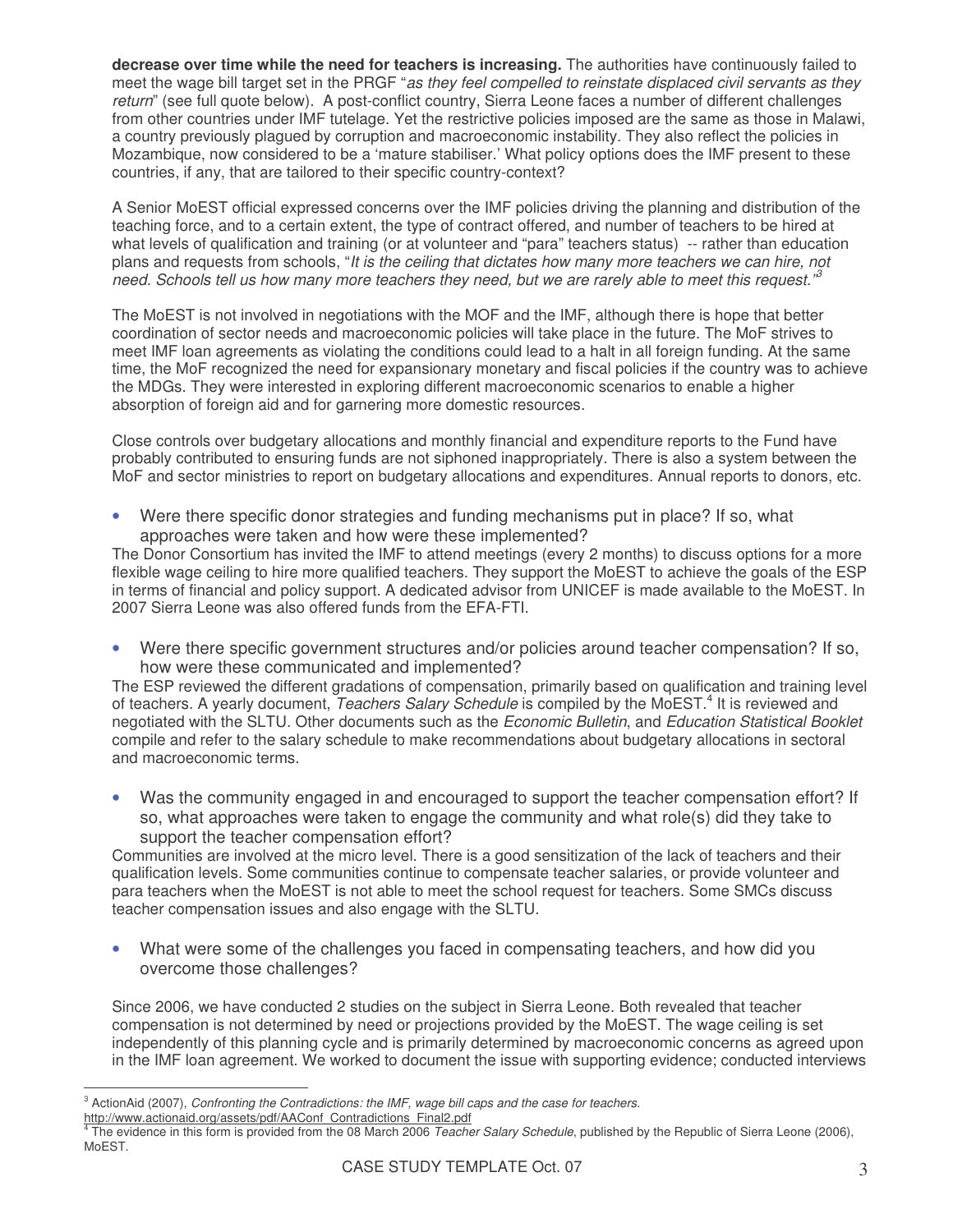with a wide range of officials in the Government, SLTU, education coalition, communities, the IMF, World Bank and donors. As part of the education consortium, ActionAid works with other donors to bring the issue to bear with the MoF and IMF. We are also teaming with SLTU and the education coalition to hold the Government accountable to its promise to provide free, quality education for all children. Finally, ActionAid USA has engaged in a 3-year Economic Literacy Training Project bringing together the authors of the teachers and IMF study (University of Sierra Leone) with SLTU, the education coalition, the SL Nurses Association and Government officials. The aim is to inform and train professionals on the linkage and impact of macroeconomics and consideration of trade-offs and achievement of a better balance of macroeconomic and social goals. 5

- Were there any tools that you used in this work? If so, please describe them and attach a copy if possible.
	- • *Contradicting Commitments: how the achievement of Education for All is being undermined by the International Monetary Fund* 6
	- *Confronting the Contradictions: the IMF, wage caps and teachers* <sup>7</sup> was debated in a panel with the IMF and World Bank at the annual meetings
	- The IMF's response to Confronting the Contradictions and ActionAid's response<sup>8</sup>
	- *Impact of Public wage bill cap on teachers*. Sierra Leone Country Study (attached). 9
	- •A short film on the issue is also available (see link in footnote).<sup>10</sup>
	- • *The need for quality teachers to achieve EFA: Building strategic partnerships between teachers'* unions and NGOs<sup>11</sup> a joint publication with Education International which outlines commitment with the Teachers Unions to challenge the IMF and wage bill ceilings.
	- •We also developed a checklist to track IMF commitments to "trim the use of wage ceilings<sup>12</sup>

Please share any lessons learnt / outcomes / good practices resulting from this experience. It is important to partner with local economists, the education coalition and the Teachers Union in undertaking the study. Collection of good evidence requires a commitment of time and careful design of the study and interview questions, along with analysis of the data. The idea is to build the capacity of all partners from the on-set so there is ownership over the issue; it is complex, but the impact on teachers is something everyone can understand but takes an investment of time and energy. Engagement in a long term process of economic literacy is important.

It is important to be open about findings and to engage in discussions with the Government, the IMF (country representative, mission chief and other divisions) and the World Bank and to work with donors and the EFA-FTI. Public debates in Sierra Leone, at the community level, at the international level at IMF/WB annual and spring meetings and with EFA-FTI is very important.

Timing and opportunities to take advantage of at the policy level must be strategically planned. We benefited from parallel reviews and publications about wage bills from the IMF and it's independent evaluation office:

- IMF's Independent Evaluation Office (IEO) also released an evaluation of *The IMF and Aid to Sub-Saharan Africa* in March 2007( http://www.imf.org/External/NP/ieo/2007/ssa/eng/pdf/report.pdf) criticises the use of wage ceilings and says they are harmful. The report also confirms that the macroeconomic targets (inflation and fiscal deficit rates) determine wage ceilings and remain inflexible and do not allow for a scaling up of aid.
- IMF publishes intent to "trim use of wage ceilings" (as stated in it's 'Survey'(monthly newsletter) http://www.imf.org/external/pubs/ft/survey/so/2007/pol095a.htm

Contact Rick.Rowden@actionaid.org at ActionAid USA for more information.

<sup>6</sup> ActionAid (2005), *http://www.actionaid.org/assets/pdf/contradicting\_commitments4.pdf* 7

http://www.actionaid.org/assets/pdf/AAConf\_Contradictions\_Final2.pdf

<sup>8&</sup>lt;br>http://www.actionaid.org/assets/pdf/Calvin%20IMF%20letter%20May%2007.pdf;

http://www.actionaid.org/assets/pdf/AAI%20response%20to%20IMF%2014%20June%202007%20(3).pdf

<sup>9</sup> ActionAid Sierra Leone (2007), *Impact of Public wage bill cap on teachers*

<sup>&</sup>lt;sup>10</sup> Short film, "Teacher Shortages and the IMF in Sierra Leone"

http://www.actionaid.org/video.aspx?PageID=41&PageNum=1

 $\frac{11}{11}$  Education International and ActionAid (2007) http://www.actionaid.org/docs/aa\_teachers.pdf

 $12$  Available upon request.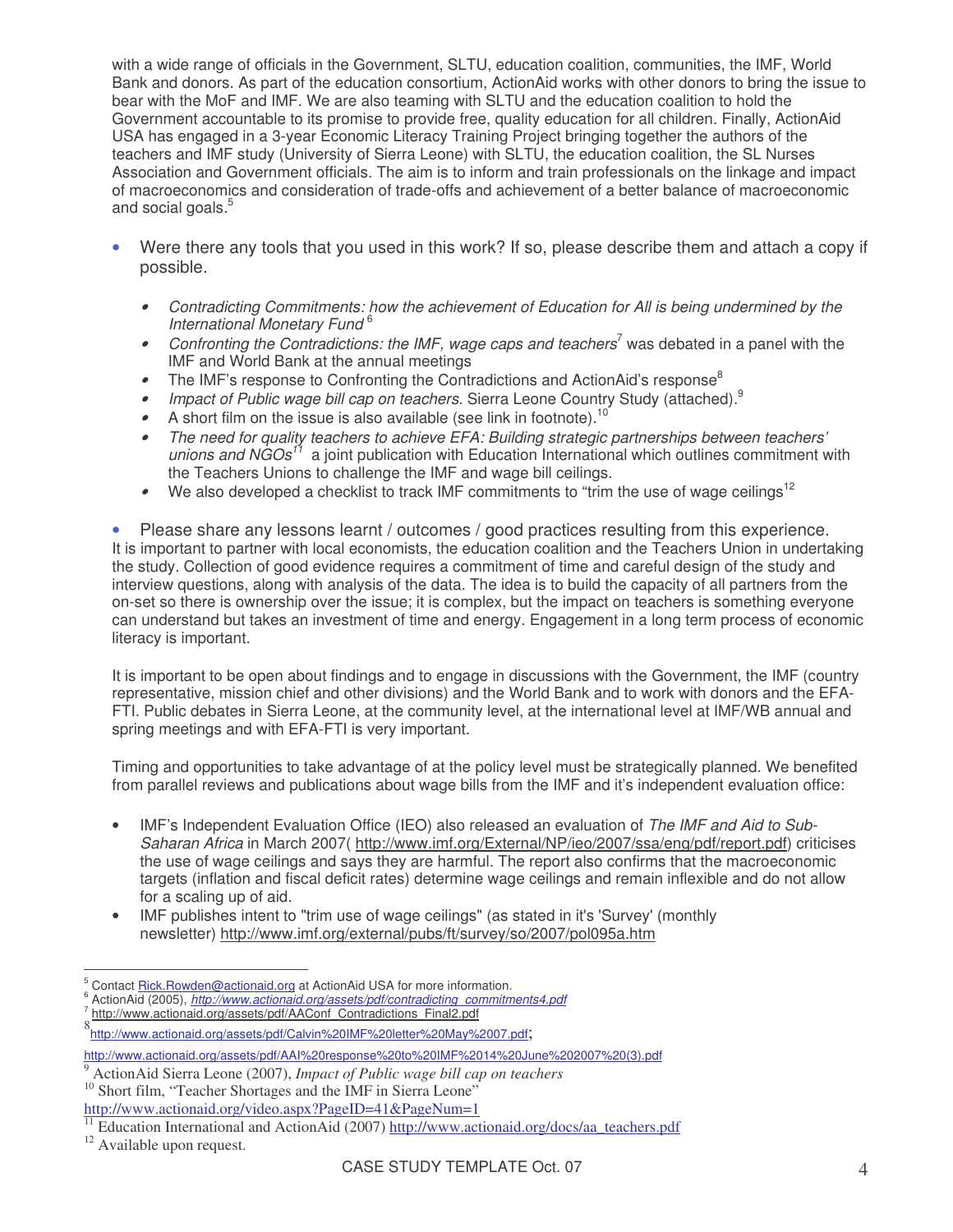- 2 subsequent publications also confirm IMF needs to review use of wage ceilings, "...staff reports to justify in a transparent manner the use of wage bill ceilings and for a reassessment of their need and rationale at the time of program reviews."(PIN http://www.imf.org/external/np/sec/pn/2007/pn0783.htm and Fiscal Policy Response to Scaled Up Aid http://www.imf.org/external/np/pp/2007/eng/060507.pdf )
- The PIN's last paragraph confirms that little has change BUT for one of the first time, confirms that ..'Ceilings (whether sectoral or wage) continue to be based on macroeconomic considerations (which are not defined) rather than balancing sectoral needs and priorities.'
- In the Aid flows paper (pg. 38, para 67) they claim that as of June 2007 only 7 of 29 PRGF arrangements included ceilings, of which 4 were performance criteria. The confusion sets in when they later say only 3 PRGF have ceilings. The contradictory information only makes the IMF look as though it is not well coordinated in translating policy into practice. (*Aid Inflows – the Role of the Fund and Operational Issues for Programme Design* (June 2007) http://www.imf.org/external/np/pp/2007/eng/061407.pdf)
- The IMF's two recent policy papers (cited above) admit, "*…although wage ceilings have been conceived as short-term measures, in practice they have shown a high degree of persistence. Recent Fund guidance emphasizes the need for avoiding the use of wage bill ceilings over extended periods of time, for flexibility in its application (with adequate safeguards for priority sectors), and for clear justification in program documents*."
- The 2008 GMR cites ActionAid's (and Oxfam) work on the IMF (page 171)..."*the IMF promotes agreement with governments that overly restrict government spending, including on education and health,* as a result of a too conservative view of what is necessary for macroeconomic stability (low inflation and low fiscal deficits) which effectively limits the size of the government budget and results in overly cautions *forecasts of the potential increases in aid."*

#### **Policy and Coordination**

Please describe the policy and coordination elements of your teacher compensation experience. For instance:

• Who are/were the key actors and what is/was their sphere of responsibilities with respect to policy and coordination?

**Ministry of Education, Science and Technology (MoEST):** In 2007, the MoE finalized the 10 year Education Strategic Plan (ESP)<sup>13</sup> which estimated the number of teachers currently in service; their professional categorization (status, qualification, training and remuneration); distribution (geographical location and sex); and shortage. The plan also correlated scenarios for achieving different Pupil Teacher Ratios (PTR) to financial need. The trade-off between higher/lower PTR and quality was recognized, and this was connected to qualification and training levels of teachers.

The underlying financial challenges were not only linked to inadequate budgetary allocation for teachers but also macroeconomic constraints resulting from restrictive conditionality in loan agreements with the International Monetary Fund (IMF). The ESP stated, "*The country average is 66 pupils to a teacher and 112* pupils per qualified teacher. There is an obvious need to hire more qualified teachers, but a ceiling on teacher *employment made necessary by MoF/IMF requirements has made that impossible. Further, keeping our commitment of free quality education as stated in the 2004 Education Act and meeting the EFA-FTI benchmarks whilst at the same time keeping to teacher ceiling requirements which appear to take no* cognizance of these facts places Sierra Leone in a very difficult position. The foregoing being the case, in setting the level of the wage bill cap/reduction, references must be made to the expenditures required to meet *the MDGs and EFA goals in order to ensure that macroeconomic policies are not counter-productive to the realization of these goals." 14*

**Ministry of Finance (MoF):** Agreed to macroeconomic policies in IMF loan agreements. Inflation and fiscal deficit rates, along with prudent fiscal policies determined the "public sector wage bill (PSWB) – through which teachers are paid. The bottom line however was that the Government continuously exceeded the wage ceilings because, "...they stressed that managing the wage bill in the aftermath of a conflict is a daunting task, *as they feel compelled to reinstate displaced civil servants as they return*." 15

Republic of Sierra Leone (2007).

 $14$  Republic of Sierra Leone (2007), page 23.

 $15$  IMF (2007).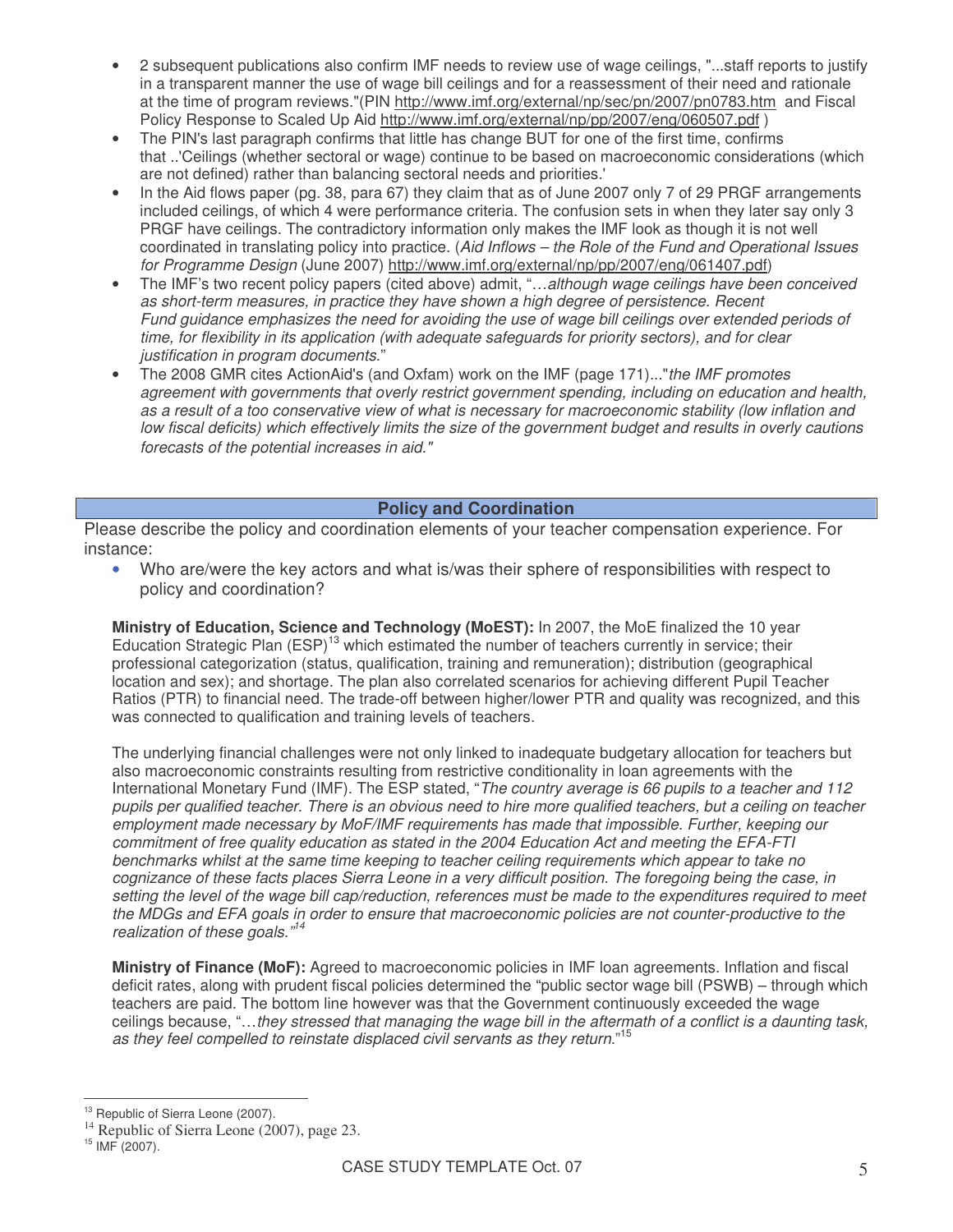**IMF:** agrees on the loan conditions with the MoF and Central Bank for a 3-year cycle, and conducts 'Article IV' reviews to ensure the country is in line with these terms. Adjustments are made if they are not. The IMF now has a resident representative in Sierra Leone and Mission Chief leads a group of experts to undertake the reviews. The IMF policy is not always coordinated, nor does it take into consideration the social impact of its macroeconomic policies (as noted in the IEO 2007 evaluation). It must be open to the Government's desire to consider the trade-offs, pursue alterative scenarios and expansionary policies.

**WB**: Has conducted the largest survey of the sector including the status, qualification/training, distribution and remuneration of teachers. WB has expressed concern over quality and the rise of unqualified teachers due to restrictive wage ceilings.

**Education Donors**: In 2007 was beginning to look into how to achieve a good balance of PTR and teacher compensation. Has requested the IMF join their meetings to explain how the wage ceiling is determined and set, and explore if it can be more flexible to accommodate the need for more trained teachers. With the country now benefiting from EFA-FTI support, the stakes are higher as some funding could be put towards teachers, but *only if*, the wage ceiling is increased.

**Sierra Leone Teacher's Union (SLTU):** has been very aware and vocal of the impact of IMF policies on teacher compensation, and those of the WB (in establishing regional averages). It has regular meetings with the MoEST and MoF to negotiate teacher compensation.

**Education Coalition:** has in 2007 now a permanent secretariat and is beginning to build its capacity on these issues.

**ActionAid & University of Sierra Leone** (Fourah Bay College): collaborating researchers on the studies since 2005 and leading the economic literacy workshops.

• Did you advocate for equitable teacher compensation? If so, describe the process and outcomes:

Yes, we have been engaging with all the actors involved in setting policy and budgets outlined above. The inclusion of the wage ceiling, and that it is set independent of education needs by the ESP was immensely helpful as it was an official government document. The ceiling on the wage bill means that government cannot hire enough teachers and, in the case of Sierra Leone, has difficulty retaining teachers. <sup>16</sup> The SLTU confirmed that many teachers are de-motivated by low wages or delay/lack of salaries all together, demoralized by the crowded classroom and their lack of training or access to professional development opportunities. Overall, a 2005 survey showed that only about 30 percent of teachers were satisfied with their job.<sup>17</sup>

Our advocacy was assisted by the use of clear tables correlating education outcomes and macroeconomic policies.

| <b>Current</b><br>number of<br>teachers<br>(Female/m<br>ale $%$ | Current<br>pupil-<br>teacher<br>ratio | <b>Current</b><br>number of<br>untrained<br>(para)<br>teachers | $1.4441$ and $1.119$ interest of trade agriculate in marketing momentually and along motion modelling that<br>Number of<br>teachers needed<br>to achieve UPC<br>by 2015<br>(includes rates) | Ceiling on the<br>public sector<br>wage bill (as $%$<br>of GDP) | % of wage bill<br>going to<br>teacher<br>salaries | <b>Teacher</b><br>wage bill<br>as % of<br><b>2007 GDP</b> | Is there a<br>specific cap on<br>number of<br>teachers that<br>can be hired? |
|-----------------------------------------------------------------|---------------------------------------|----------------------------------------------------------------|---------------------------------------------------------------------------------------------------------------------------------------------------------------------------------------------|-----------------------------------------------------------------|---------------------------------------------------|-----------------------------------------------------------|------------------------------------------------------------------------------|
| 19.316<br>$32\%$ f<br>68% m                                     | 68:1                                  | 41%                                                            | of attrition)<br>28,895                                                                                                                                                                     | 5.9%                                                            | 35%                                               | 4.5%                                                      | ceiling of 33,122<br>with a cap on<br>2,000 additional<br>teachers           |

## **Table 2: The Impact of wage ceilings in Malawi, Mozambique and Sierra Leone, 2007**

**Source:** Sierra Leone: all data from MEST 2007; \*Ministry of Finance Economic Bulletin January to June 2007

### **Macroeconomic Policies**

A clear example of the implications of macroeconomic policies and their impact on education outcomes, especially teacher compensation has been useful. Spending beyond the wage bill ceiling would jeopardize other macroeconomic targets the government agreed to when signing onto the PRGF. Inflation is targeted to fall to 7

<sup>&</sup>lt;sup>16</sup> ESP draft page 55

<sup>&</sup>lt;sup>17</sup> WB education sector review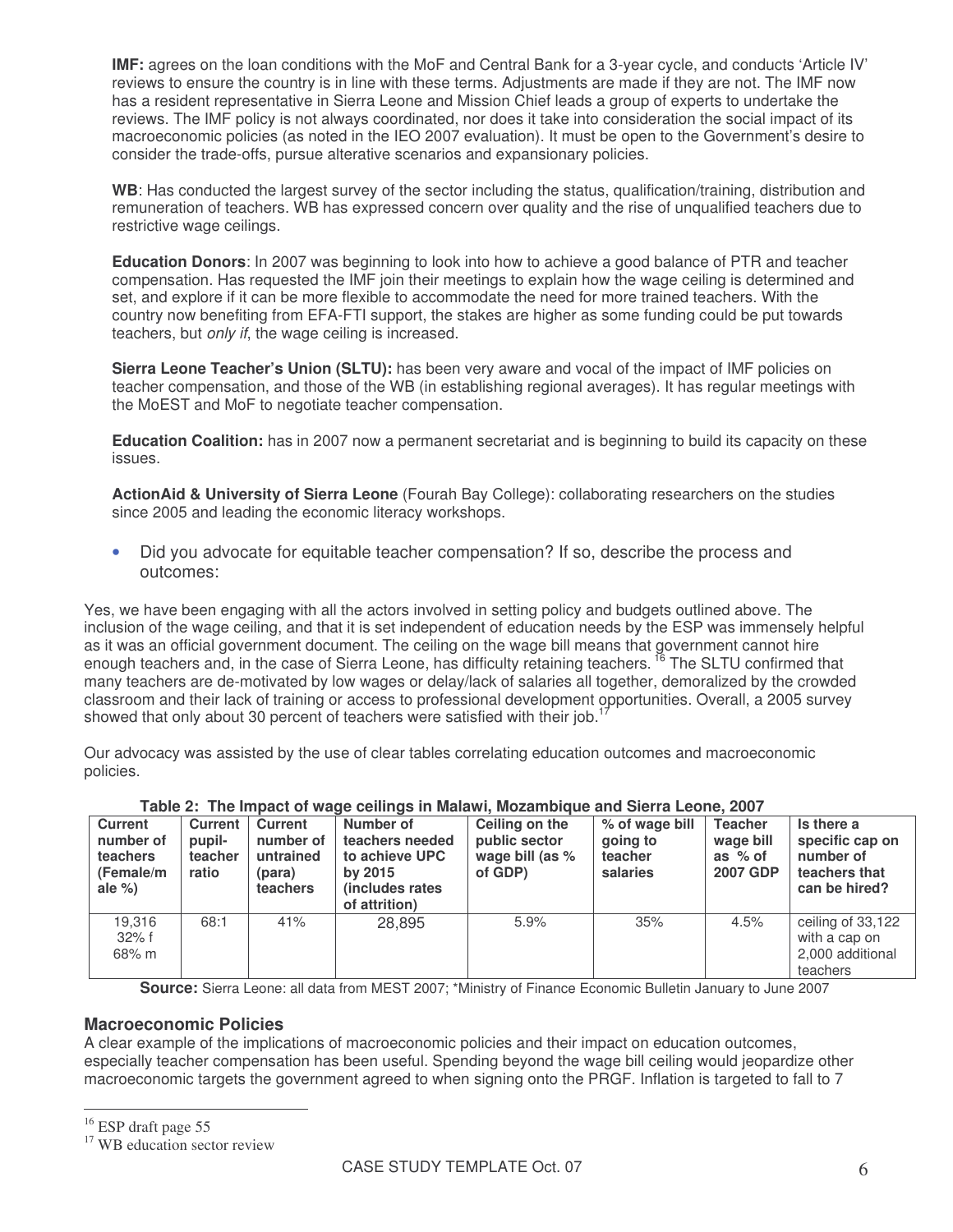percent by 2009, while the fiscal deficit will stand at -0.1 percent. Given the scale of investments required in a country like Sierra Leone, keeping to these targets ultimately constrains overall public expenditure. Unable to borrow to finance government spending, and with a limited tax base, there are few options for government to choose from.

|                                         | 2005 | 2006   | 2007    | 2008    | 2009   |
|-----------------------------------------|------|--------|---------|---------|--------|
| <b>Real GDP Growth (%)</b>              | 7.3  | 7.4    | 6.5     | 6.5     | 6.5    |
| Inflation end of year $(\%)$            | 13.1 | 10.1   | 8.5     | 7.5     | 7.0    |
| <b>Wage Bill Ceiling</b>                |      | 6.1    | 5.9     | 6.0     | 5.8    |
| <b>Overall Balance, before grants</b>   |      | $-9.0$ | $-12.2$ | $-13.9$ | $-7.7$ |
| <b>Overall Balance, after grants</b>    |      | 11.4   | 23.3    | $-4.4$  | $-0.1$ |
| Tax revenue (% of total rev and grants) |      |        | 18      |         |        |

#### **Table 3: Macroeconomic Indicators for fiscal year 2005/6 – 2008/9**

**Source:** Article IV Consultation and First Review under PRGF, Feb. 2007

• Did you engage/ work with the government from the start of the process?

Yes, since 2005 before the work began, we held meetings with several key officials in the MoEST and MoF, Central Bank to explain the intent of our study, and our wish to interview officials to paint a complete picture. The finalization of the ESP and inclusion of the IMF's role in setting wage ceilings was important.

• Did you engage/ work with local or international donors during the process? Yes, as indicated above, ActionAid participates in the Education Consortium, which now also includes the EFA-FTI. This consortium has been particularly helpful as it has taken on the issue and invited the IMF to dialogue on alternative solutions on teacher compensation.

• How did you engage/ work with these other actors and ensure coordination?

As stated above. Depending on the actor, they were either involved in conducting the study or interviewing different actors; sharing findings as the study progressed; through a public launch of the study.

• What were some of the challenges you faced in developing policy and ensuring coordination, and how did you overcome those challenges?

Timing is very important so we charted out the dates of the IMF Mission Chief visits, article IV reviews, education reviews, etc. updating partners is very important and also to ensure their capacity is growing to take on the issue themselves by having an economic literacy project as a follow-on to the study.

• Were there any tools that you used in this work? If so, please describe them and attach a copy if possible.

See tools and tables listed above

Please share any lessons learnt / outcomes / good practices resulting from this experience. See response to same question above.

## **Teacher Motivation, Support and Supervision**

Please describe the teacher motivation, support and supervision elements of your teacher compensation experience. For instance, motivation and support may include in-service training; provision of housing, transportation, and food, etc.; defining what a teacher means in the community; building community respect for teachers; fostering student success to give teachers success, etc.

• Who are/were the key actors and what is/was their sphere of responsibilities with regard to teacher motivation, support and supervision? Please be sure to demarcate the roles of the government, community and international actors.

Budget constraints created difficult decisions. In addition, as a post-conflict country, most of the database or systems to track teachers (even in terms of numbers, qualification and training, compensation) were destroyed. SL is updating its database so more accurate projections on needs can be made. However, the manual collection of data on teachers is available and is not usually used when decisions about budgets and wage ceilings are taken. We are working to change this process, so the MoEST is involved in these discussions with the MoF and the IMF.